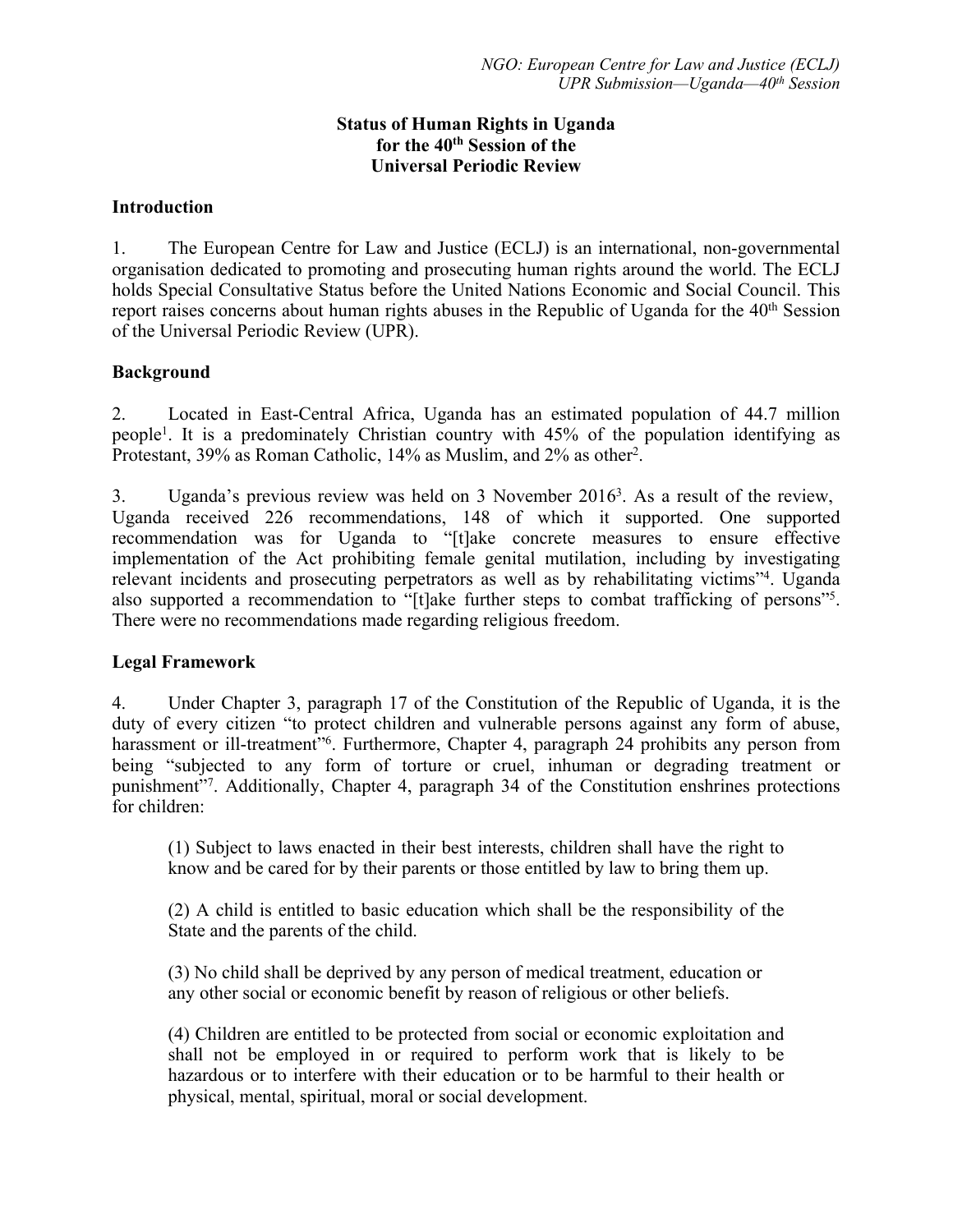(5) For the purposes of clause (4) of this article, children shall be persons under the age of sixteen years.

(6) A child offender who is kept in lawful custody or detention shall be kept separately from adult offenders.

(7) The law shall accord special protection to orphans and other vulnerable children<sup>8</sup>.

5. In 2010, the Ugandan governmen<sup>t</sup> enacted The Prohibition of Female Genital Mutilation Act to end the harmful practice of female genital mutilation (FGM). Under Part II, paragraph 2 of the Act,"[a] person who carries out female genital mutilation commits an offence and is liable on conviction to imprisonment not exceeding ten years"<sup>9</sup> . Additionally, "aggravated female genital mutilation" triggers harsher penalties. Part II of the Act also outlines the offence and punishment:

(1) A person commits the offence of aggravated female genital mutilation where –

(a) death occurs as <sup>a</sup> result of female genital mutilation;

(b) the offender is <sup>a</sup> parent, guardian or person having authority or control over the victim;

(c) the victim suffers disability;

(d) the victim is infected with HIV as <sup>a</sup> result of the act of female genital mutilation; or

(e) female genital mutilation is done by <sup>a</sup> health worker.

(2) A person who commits the offence of aggravated female genital mutilation is liable on conviction to life imprisonment<sup>10</sup>.

6. In 2009, Uganda passed the Prevention of Trafficking in Persons Act. Part II of this act defines trafficking:

 $(1)$  A person who –

(a) recruits, transports, transfers, harbours or receives <sup>a</sup> person, by means of the threat or use of force or other forms of coercion, of abduction, of fraud, of deception, of the abuse of power or of <sup>a</sup> position of vulnerability or of the giving or receiving of payments or benefits to achieve the consent of <sup>a</sup> person having control over another person, for the purpose of exploitation;

(b) recruits, hires, maintains, confines, transports, transfers, harbours or receives <sup>a</sup> person or facilitates the aforementioned acts through force or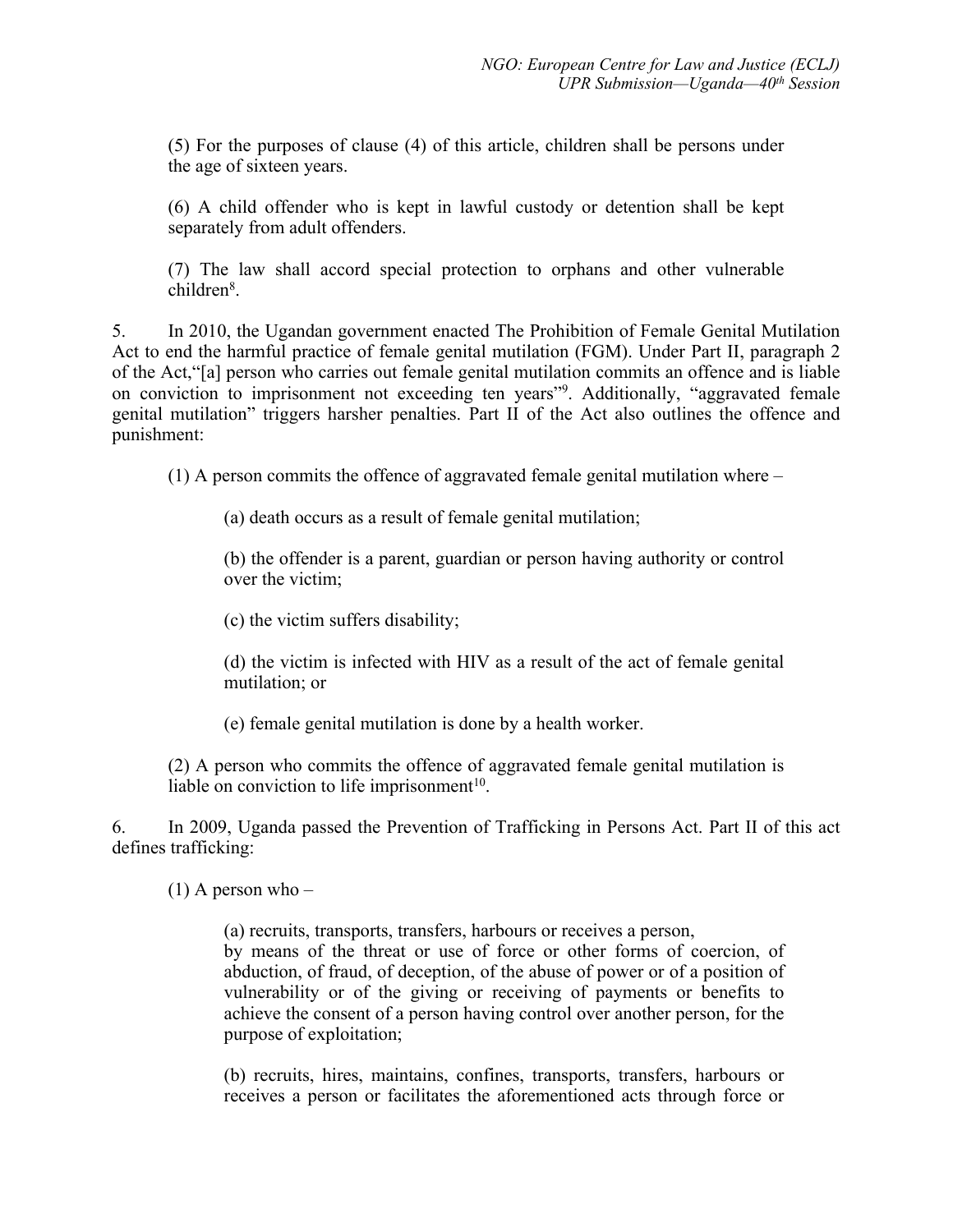other forms of coercion for the purpose of engaging that person in prostitution, pornography, sexual exploitation, forced labour, slavery, involuntary servitude, death bondage, forced or arranged marriage;

commits an offence and is liable to imprisonment for fifteen years<sup>11</sup>.

7. Uganda has also signed and ratified the Convention on the Rights of the Child (CRC). Article 19 of the CRC states the following:

1. States Parties shall take all appropriate legislative, administrative, social and educational measures to protect the child from all forms of physical or mental violence, injury or abuse, neglect or negligent treatment, maltreatment or exploitation, including sexual abuse, while in the care of parent(s), legal guardian(s) or any other person who has the care of the child.

2. Such protective measures should, as appropriate, include effective procedures for the establishment of social programmes to provide necessary suppor<sup>t</sup> for the child and for those who have the care of the child, as well as for other forms of prevention and for identification, reporting, referral, investigation, treatment and follow-up of instances of child maltreatment described heretofore, and, as appropriate, for judicial involvement<sup>12</sup>.

8. In addition, Uganda is also <sup>a</sup> party to the International Covenant on Civil and Political Rights (ICCPR). Articles 7, 8, and 24 of the ICCPR address trafficking in persons, as well as forced and child labour:

Article 7

No one shall be subjected to torture or to cruel, inhuman or degrading treatment or punishment. In particular, no one shall be subjected without his free consent to medical or scientific experimentation.<sup>13</sup>.

Article 8

1. No one shall be held in slavery; slavery and the slave-trade in all their forms shall be prohibited.

2. No one shall be held in servitude.

3. (a) No one shall be required to perform forced or compulsory labour.  $.14$ .

Article 24

1. Every child shall have, without any discrimination as to race, colour, sex, language, religion, national or social origin, property or birth, the right to such measures of protection as are required by his status as <sup>a</sup> minor, on the par<sup>t</sup> of his family, society and the State<sup>15</sup>.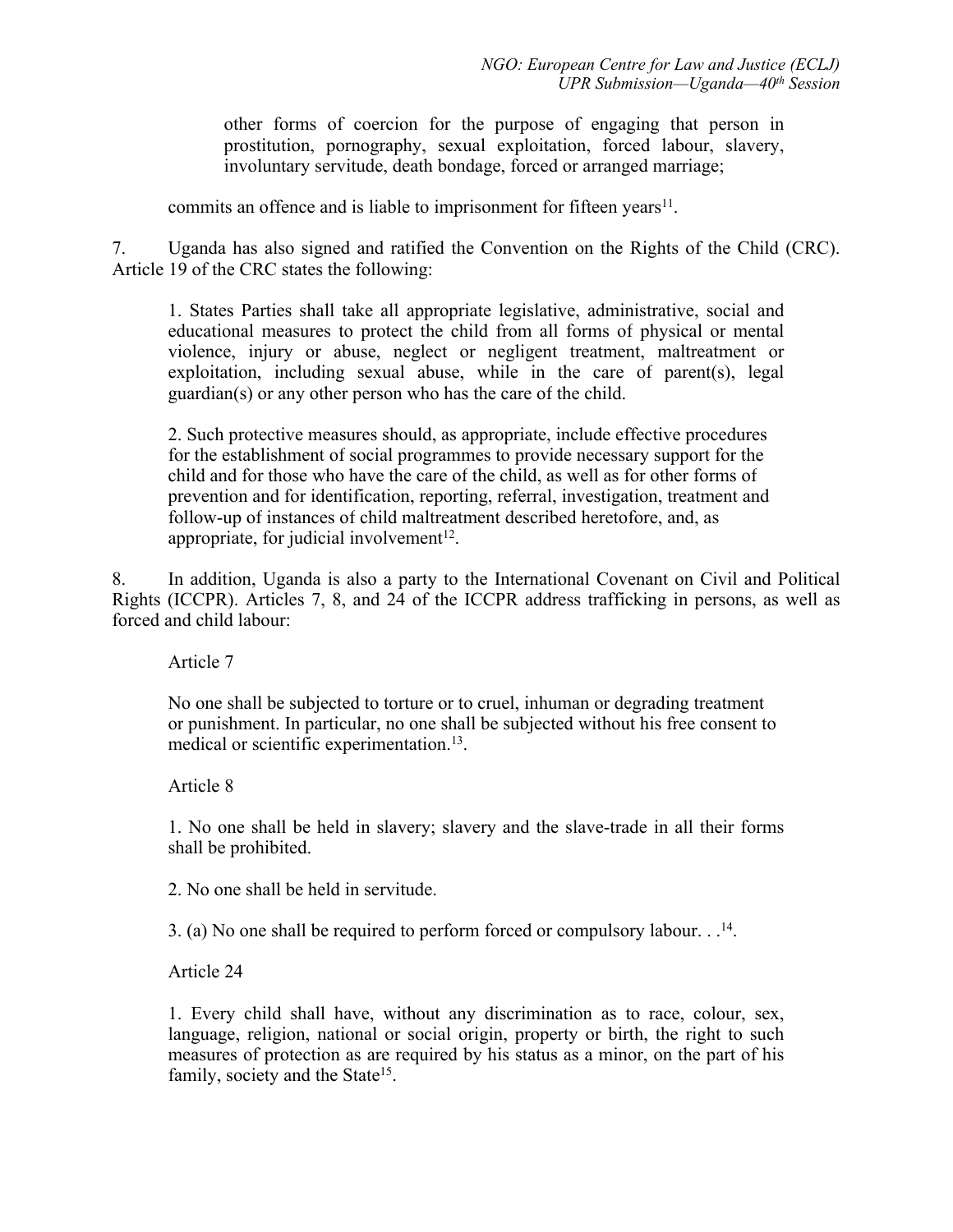# **Female Genital Mutilation**

9. The UN estimates that "more than 200 million women and girls today have undergone FGM", and that most girls undergo the procedure between infancy and 15-years-old<sup>16</sup>. António Guterres, Secretary-General of the UN, stated that "Female genital mutilation is an abhorrent human rights violation and a form of violence against women – rooted in the desire for power & control that pervades gender inequality"<sup>17</sup>. According to the WHO, FGM carries with it the risk of immediate and long term health complications.

Immediate complications can include:

- severe pain,
- excessive bleeding (haemorrhage),
- genital tissue swelling,
- $\bullet$  fever,
- infections e.g., tetanus,
- urinary problems,
- wound healing problems,
- injury to surrounding genital tissue,
- shock,
- and death.

Long-term complications can include:

- urinary problems (painful urination, urinary tract infections);
- vaginal problems (discharge, itching, bacterial vaginosis and other infections);
- menstrual problems (painful menstruations, difficulty in passing menstrual blood, etc.);
- scar tissue and keloid;
- sexual problems (pain during intercourse, decreased satisfaction, etc.);
- increased risk of childbirth complications (difficult delivery, excessive bleeding, caesarean section, need to resuscitate the baby, etc.) and newborn deaths;
- need for later surgeries: for example, the sealing or narrowing of the vaginal opening (Type 3) may lead to the practice of cutting open the sealed vagina later to allow for sexual intercourse and childbirth (deinfibulation). Sometimes genital tissue is stitched again several times, including after childbirth, hence the woman goes through repeated opening and closing procedures, further increasing both immediate and long-term risks;
- psychological problems (depression, anxiety, post-traumatic stress disorder, low self-esteem, etc.)<sup>18</sup>.

10. While FGM'<sup>s</sup> prevalence rate is less than 1% within Uganda, it remains an extremely common practice amongst certain ethnic groups<sup>19</sup>. The Pokot, who live in the north-east region of Karamoja, and the Sabiny, who reside in the eastern region, are the primary practitioners of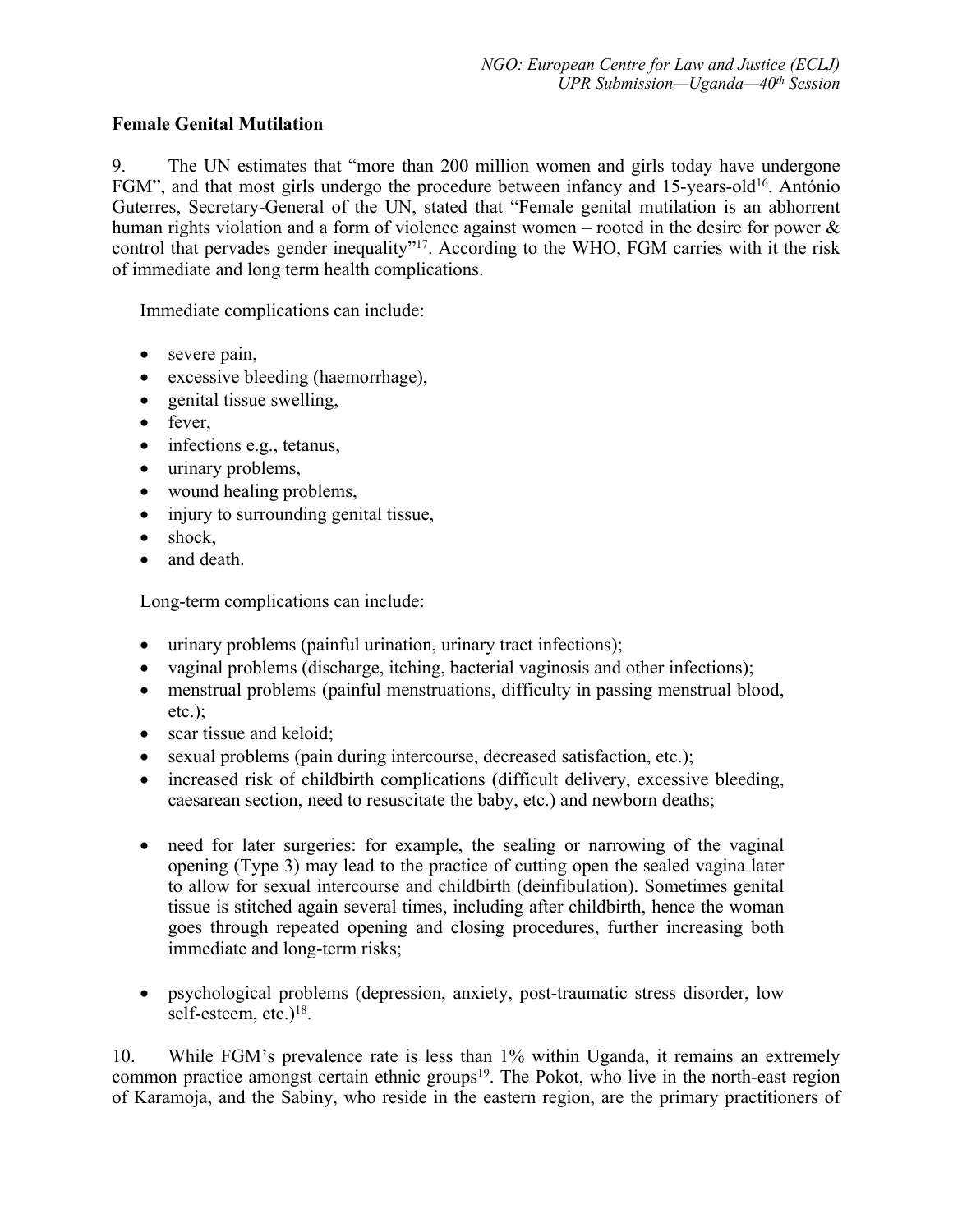FGM<sup>20</sup>. Despite the criminalization of FGM in 2010, communities in these regions continue the practice with prevalence rates higher than  $90\%^{21}$ .

11. In regions where FGM remains culturally engrained, women who have not undergone FGM feel ostracized from their community<sup>22</sup>. Alain Sibenaler, a country representative for the United Nations Population Fund (UNFPA), stated that, "The practice of FGM is deeply rooted in the socio-cultural ties attached to it – the initiation of girls into adulthood and thereby a prerequisite for marriage, sense of belonging, preservation of chastity and fidelity"<sup>23</sup>.

12. For example, one woman who underwent the procedure at the age of 26 stated: "Before I was circumcised I was taken as any other child, but now I'm someone respected"<sup>24</sup>. Another woman who underwent FGM remarked that "[i]n Sebei, <sup>a</sup> woman who has not been cut cannot go to the [communal] granary or pick cow dung from the kraal", and that "[a] husband can marry another wife. She might be circumcised and then starts insulting the uncircumcised woman. You are just equated to your children"<sup>25</sup>. Similarly, a 12-year old girl explained the pressure she faced that ultimately forced her to undergo FGM: "I feared abuse and insults from the community. I was told it was <sup>a</sup> shame to be an uncircumcised girl. I believed no man would marry me if I didn't cut. So I did it"<sup>26</sup> .

13. Because FGM remains most prevalent within remote communities where the local authorities have few resources, enforcement of anti-FGM laws is lacking<sup>27</sup>. Additionally, people seeking to undergo the procedure can choose to sneak across the border to Kenya to avoid detection<sup>28</sup>. While more resources must be devoted towards the enforcement of the ban, it is also important for the governmen<sup>t</sup> to appeal to the hearts and minds of the people to reject the practice of FGM. Alan Sibenaler stated: "Among our main concerns is the defiance of the FGM laws and the fact that the face of FGM is changing [to] underground FGM, practised at night, in seclusion and across the border"<sup>29</sup>. The practice of FGM damages the physical and mental health of women in Uganda, and it is imperative that it is stopped.

## **Human Trafficking**

14. Uganda serves as a source, destination, and transit country for human trafficking<sup>30</sup>. Currently, an estimated 7,000 to 12,000 children are being sexually trafficked in Uganda<sup>31</sup>. Most victims come from rural regions where economic opportunity and vital resources are limited $32$ .

15. In 2015, Uganda made significant efforts to combat human trafficking through the creation of the Human Trafficking Institute. Just two years later, in 2017, the Human Trafficking Institute conducted training exercises for over 175 judges, police officers, and prosecutors<sup>33</sup>. Then, in 2020, Uganda formed the Anti-Human Trafficking Unit (AHTU) to aid in the police force's efforts to combat human trafficking<sup>34</sup>. Comprised of 250 staff members throughout Uganda, the unit has been successful in combatting human trafficking<sup>35</sup>.

16. Less than <sup>a</sup> year after the creation of the AHTU, the AHTU rescued 102 victims and apprehended 81 traffickers from January to May of 2021<sup>36</sup>. One of the operations carried out during this period was "Operation Smile VII"<sup>37</sup> . Carried out in January, with the purpose of rescuing child victims of human trafficking, the operation resulted in the successful rescue of 65 children and the prosecution of 9 human traffickers 38 . Similarly, in April 2021, Ugandan police successfully rescued 29 trafficked Burundi young women and arrested 5 suspected traffickers 39 .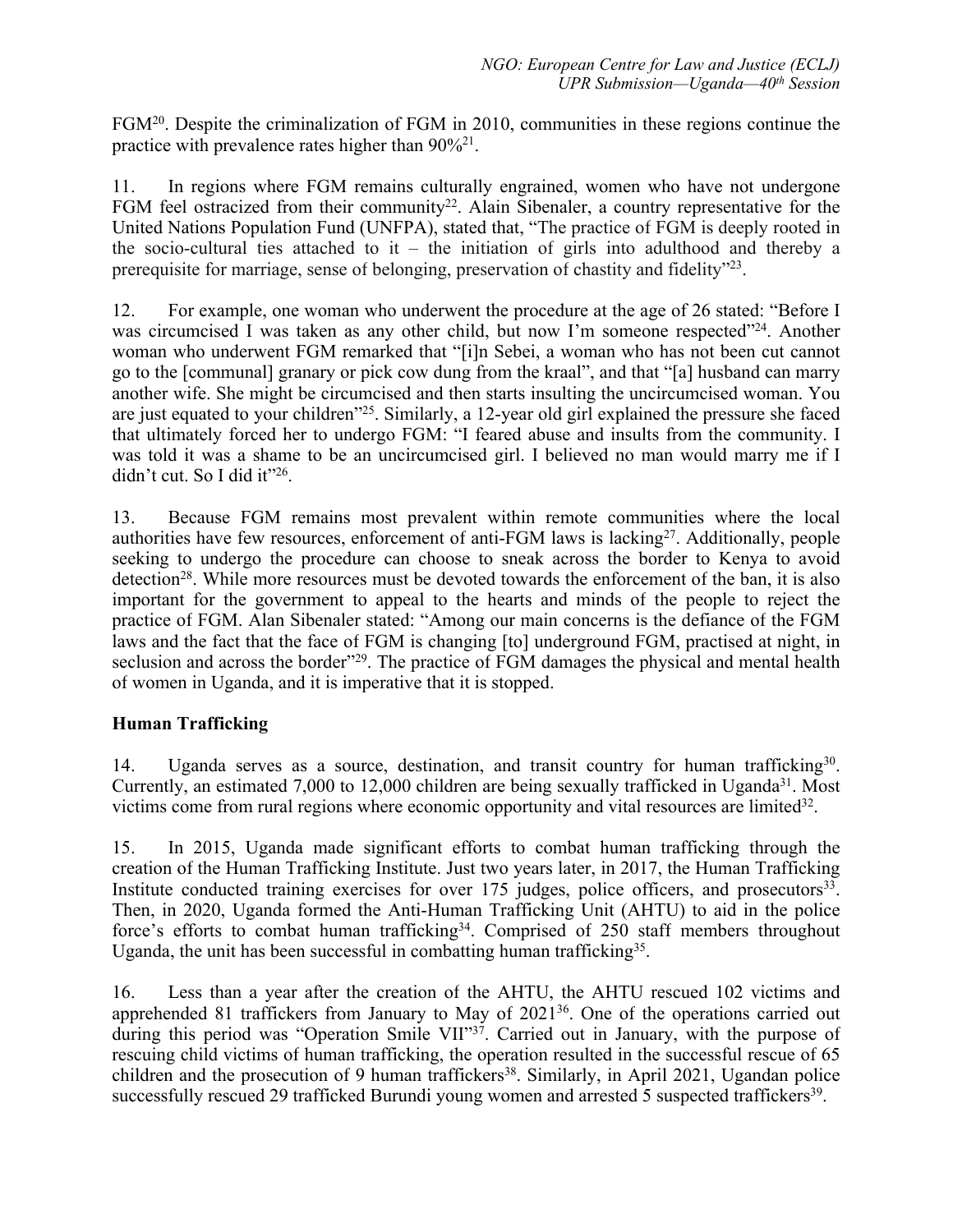### **Conclusion**

17. To end the practice of FGM in Uganda, the governmen<sup>t</sup> must allocate additional resources towards the enforcement of the ban on the procedure. However, ending this culturallyengrained practice will require educating communities and working with community leaders to explain the dangers of FGM.

18. Uganda has taken commendable steps towards the eradication of human trafficking. Uganda should continue their efforts to rescue victims of human trafficking and bring their traffickers to justice.

https://lib.ohchr.org/HRBodies/UPR/Documents/Session26/UG/MatriceRecommendationsUganda.docx.

5 *Id.*

https://www.ilo.org/wcmsp5/groups/public/---ed\_protect/---protrav/---

ilo\_aids/documents/legaldocument/wcms\_172631.pdf.

content/uploads/2015/10/Uganda\_Prevention-of-Trafficking-in-Persons-Act\_2009.pdf.

<sup>19</sup> Nita Bhalla, *U.N. Investigating 'Surge' in Female Genital Mutilation in Uganda,* <sup>R</sup>EUTERS (25 Jan. 2019, 5:09

AM), *available at* https://www.reuters.com/article/us-uganda-women-fgm/u-n-investigating-surge-in-female-

<sup>20</sup> *Uganda*, 28 <sup>T</sup>OO <sup>M</sup>ANY, [https://www.28toomany.org/country/uganda/](about:blank) (last visited 8 Jul. 2021).

<sup>21</sup> Nita Bhalla, *supra* note 19.

- <sup>22</sup> Catherine Byaruhanga, *Uganda FGM Ban: "Why <sup>I</sup> Broke the Law to Be Circumcised Aged 26"*, BBC (6 Feb.
- 2019), https://www.bbc.com/news/world-africa-47133941.<br><sup>23</sup> Samuel Okiror, *"I Believed No Man Would Marry Me If I Didn't Cut": Battling FGM in Uganda*, THE GUARDIAN (6 Feb. 2018), https://www.theguardian.com/global-development/2018/feb/06/battling-fgm-uganda-kenya-zerotolerance-female-genital-mutilation.

27 *Id.*

<sup>1</sup> *Uganda*, <sup>W</sup>ORLD <sup>F</sup>ACTBOOK (22 Mar. 2021), https://www.cia.gov/the-world-factbook/countries/uganda/. 2 *Id.*

<sup>3</sup> *Universal Periodic Review – Uganda*, UNHRC, https://www.ohchr.org/EN/HRBodies/UPR/Pages/UGindex.aspx. <sup>4</sup> UPR of Uganda Thematic List of Recommendations A/HRC/34/10 – Para. 115,

<sup>6</sup> Constitution of the Republic of Uganda, 1995, ch. 3 para. 17,

https://www.wipo.int/edocs/lexdocs/laws/en/ug/ug002en.pdf.

<sup>7</sup> *Id.* at chapter 4 para. 24.

<sup>8</sup> *Id.* at chapter 4 para. 34.

<sup>&</sup>lt;sup>9</sup> The Prohibition of Female Genital Mutilation Act, 9 Apr. 2010, part II para. 2,

<sup>10</sup> *Id.* at par<sup>t</sup> II, para. 3.

<sup>11</sup> The Prevention of Trafficking in Persons Act, 23 Oct. 2009, Part. II, https://www.law.berkeley.edu/wp-

<sup>&</sup>lt;sup>12</sup> Convention on the Rights of the Child, 20 Nov. 1989, G.A. Res.  $44/25$ , art. 19,

https://www.ohchr.org/documents/professionalinterest/crc.pdf.

<sup>&</sup>lt;sup>13</sup> International Covenant on Civil and Political Rights, 16 Dec. 1966, S. Treaty Doc. 95-20, 6 I.L.M. 368 (1967), 999 U.N.T.S. 171, art. 7.

<sup>14</sup> *Id.* at art. 8.

<sup>15</sup> *Id.* at art. 24.

<sup>16</sup> *Female Genital Mutilation Costs \$1.4 Billion Annually: UN Health Agency*, UN NEWS (6 Feb. 2020),

https://news.un.org/en/story/2020/02/1056802.

<sup>17</sup> *Id.*

<sup>18</sup> *Female Genital Mutilation*, WORLD HEALTH ORGANIZATION (3Feb. 2020), https://www.who.int/news-room/factsheets/detail/female-genital-mutilation.

<sup>24</sup> *Uganda FGM Ban: "Why <sup>I</sup> Broke the Law to Be Circumcised Aged 26"*, *supra* note 22.

<sup>25</sup> *Id.*

<sup>26</sup> Samuel Okikor, *supra note* 23.